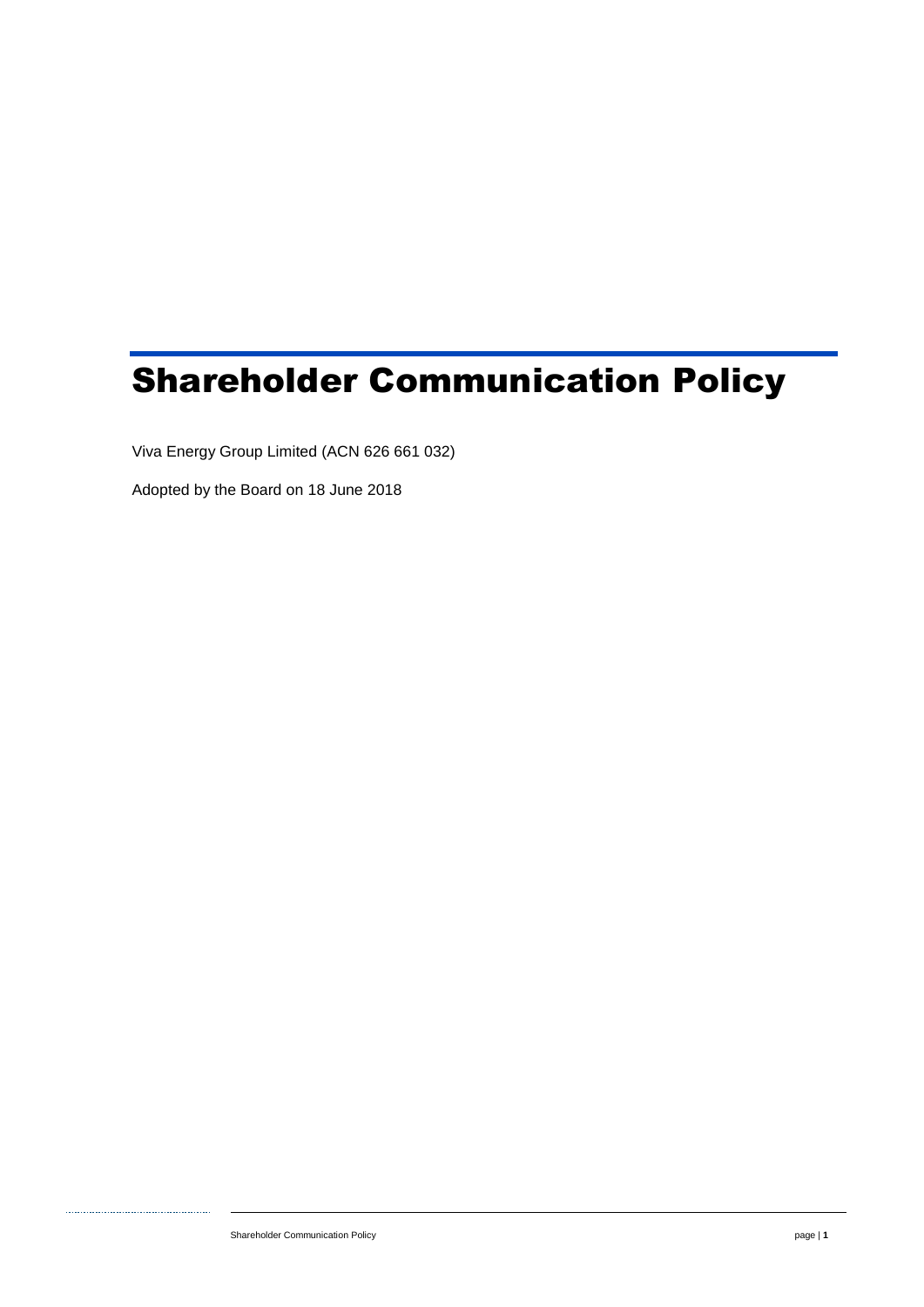#### **1 Purpose**

- (a) Viva Energy Group Limited (together with its subsidiaries (unless the context requires otherwise), the **Company**) recognises that shareholders and other stakeholders are entitled to be informed in a timely and readily accessible manner of all major developments affecting the Company.
- (b) The purpose of this shareholder communication policy is to promote effective communication with shareholders and other stakeholders and to encourage and facilitate participation at the Company's general meetings and dealing promptly with the enquiries of shareholders and other stakeholders.

## **2 Methods of communication**

- (a) Information is provided to shareholders and other stakeholders through, without limitation:
	- (i) releases to the Australian Securities Exchange (**ASX**) in accordance with continuous disclosure obligations;
	- (ii) the investor relations section of the Company's website (*www.vivaenergy.com.au/*);
	- (iii) the Company's annual and half-yearly reports; and
	- (iv) the annual general meeting (**AGM**).
- (b) The Company encourages shareholders to receive Company information electronically by registering their email address online with the Company's share registry. Shareholders may also communicate electronically with the Company and its share registry as provided for on the Company's website.

#### **3 ASX releases**

- (a) The Company will make announcements to the ASX in a timely manner in accordance with the ASX Listing Rules (see also, the Company's Disclosure Policy).
- (b) All announcements made to the ASX are available to shareholders:
	- (i) under the investor relations section of the Company's website; and
	- (ii) under the company announcements section of the ASX website.

#### **4 Website**

- (a) The investor relations section of the Company's website is the primary medium for providing information to all shareholders and stakeholders. It has been designed to enable information to be accessed in a clear and readily accessible manner.
- (b) The investor relations section of the Company's website will contain information relevant to shareholders and stakeholders including statements lodged with the ASX by the Company (including all financial results and annual reports), the Company's constitution, board of the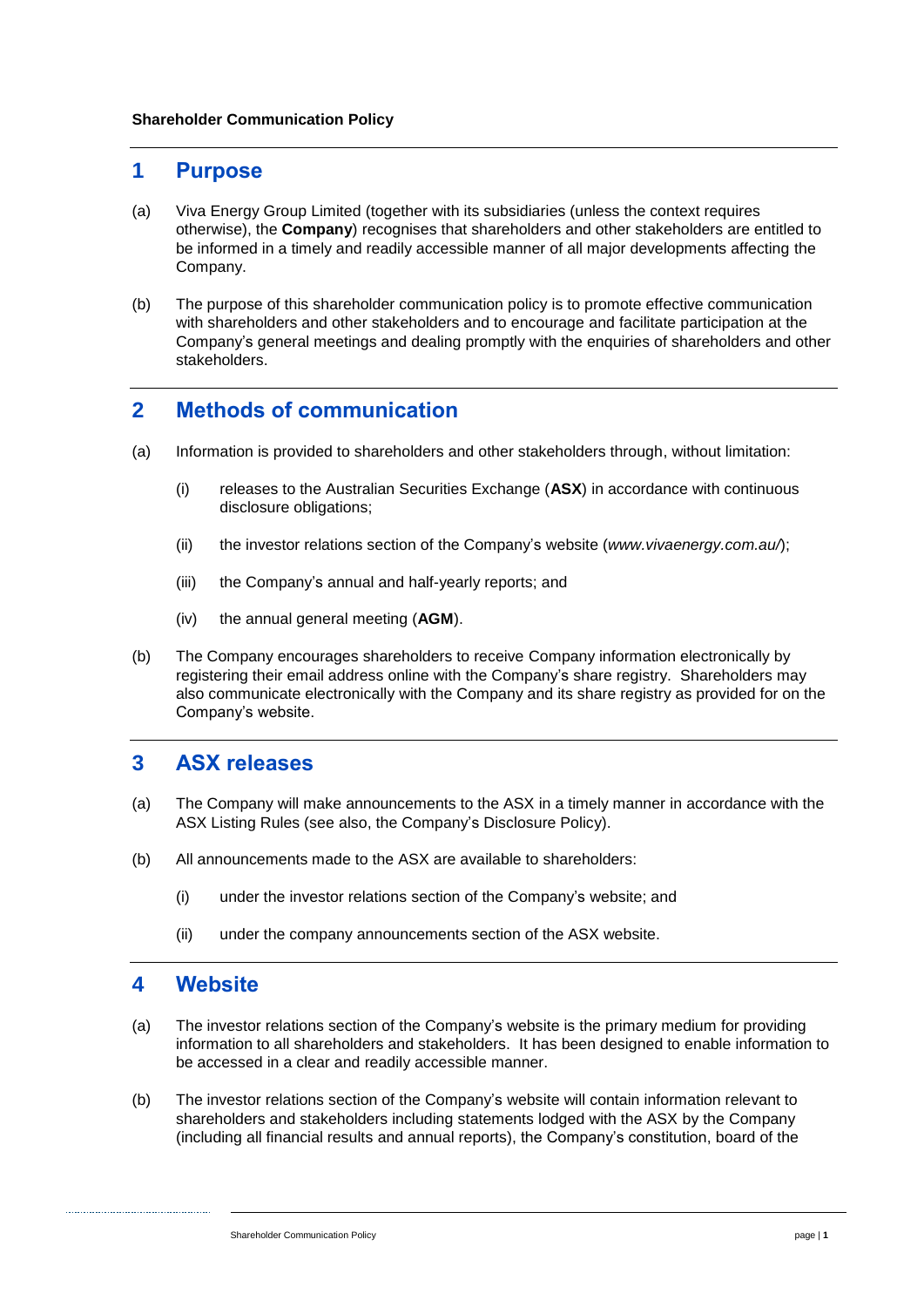Company (**Board**) committee charters and corporate governance policies, press releases and other material relevant to the Company's shareholders.

## **5 Annual general meeting**

- (a) The AGM provides an important opportunity for the Company to provide information to its shareholders and a reasonable opportunity for informed shareholder participation. At the AGM, shareholders can express their views to the Board and management and vote on the Board's proposals. All shareholders are encouraged to attend, and vote at, the AGM or, if they are unable to attend in person, to vote by proxy on any resolutions to be decided at the AGM. All resolutions at a meeting of shareholders are decided by a poll.
- (b) The date, time and location of the AGM will be provided in the notice of meeting, in the annual report and on the Company's website.
- (c) The notice of meeting and proxy form will be distributed to all shareholders prior to the AGM in the timeframe set by the *Corporations Act 2001* (Cth) (**Corporations Act**), and will be available on the Company's website.
- (d) The Company's auditor attends its AGM and is available to answer any questions regarding the conduct of, and any issues arising from, the audit or the preparation and content of the auditor's report.

## **6 General**

- (a) **Annual report**: Unless the Company's share registry has been notified otherwise, the annual report will be emailed to all shareholders (to the email address recorded on the Company's share register) prior to the AGM within the timeframe set by the Corporations Act.
- (b) **Half-year and full-year results**: The half-year and full-year results will be announced to the ASX pursuant to the ASX Listing Rules and are available to shareholders in the same manner as other ASX announcements. Following the release of the Company's half-year and full-year results, the Company may conduct investor and analyst briefings at which the media, institutional investors and stockbroking analysts will be briefed and given an opportunity to ask questions of the Chief Executive Officer, Chief Financial Officer and other relevant members of senior management.
- (c) **Dividends**: Australian resident shareholders are encouraged to provide the Company's share registry with Australian bank account details to enable the Company to pay dividends by electronic funds transfer, rather than by cheque.
- (d) **Share registry**: Shareholders who wish to amend their details (for example, shareholder address or payment details) or who have questions related to their shareholding should contact the Company's share registry at:

| Address          | Link Market Services Limited<br>Level 12, 680 George Street, Sydney NSW<br>2000 Australia |
|------------------|-------------------------------------------------------------------------------------------|
| Telephone number | 1300 554 474                                                                              |
| Email            | registrars@linkmarketservices.com.au                                                      |